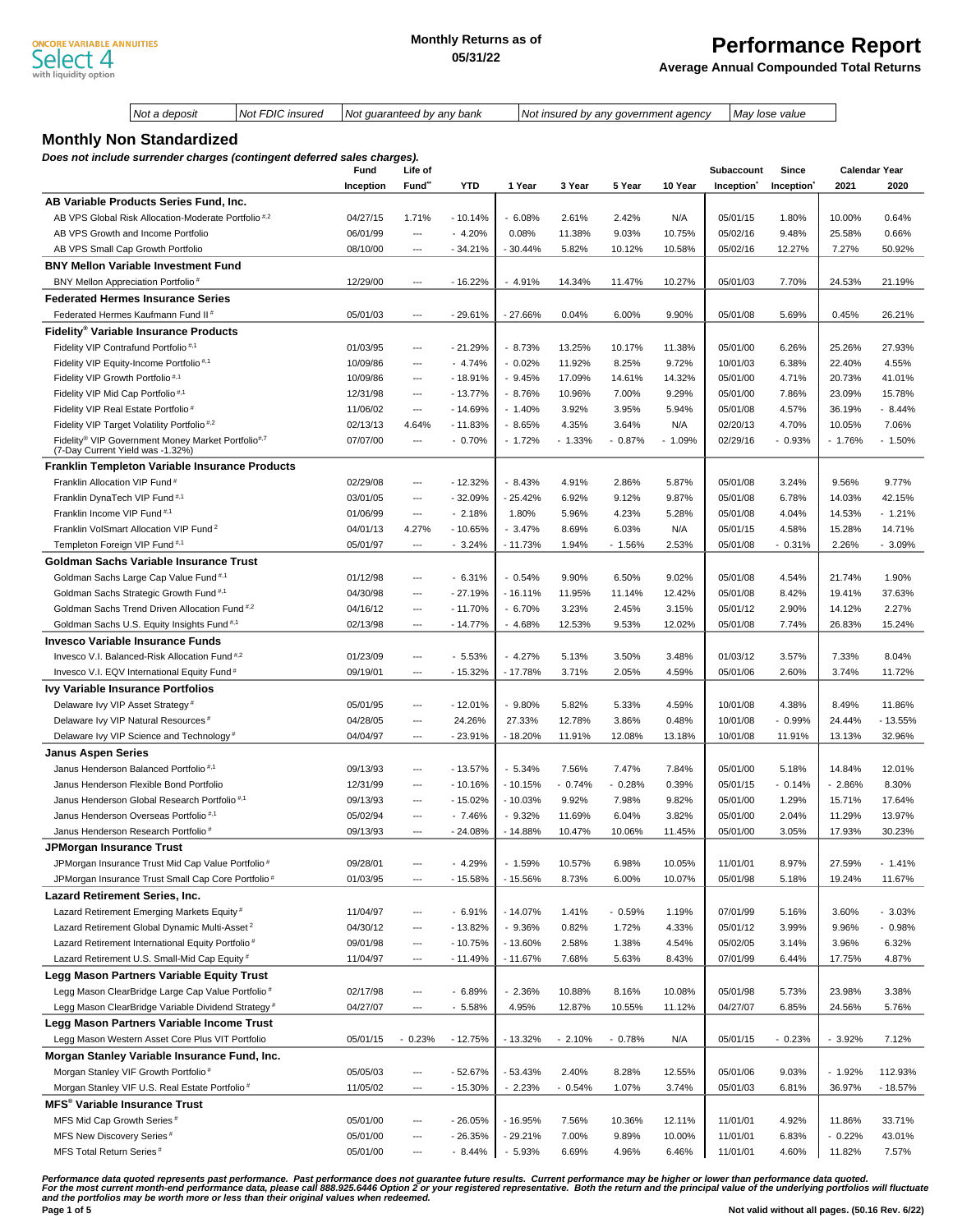#### **Monthly Returns as of 05/31/22**

## **Performance Report**

**Average Annual Compounded Total Returns**

|                                                                                 | Fund      | Life of                  |            |           |           |          |          | Subaccount             | Since     |          | <b>Calendar Year</b> |
|---------------------------------------------------------------------------------|-----------|--------------------------|------------|-----------|-----------|----------|----------|------------------------|-----------|----------|----------------------|
|                                                                                 | Inception | Fund"                    | <b>YTD</b> | 1 Year    | 3 Year    | 5 Year   | 10 Year  | Inception <sup>*</sup> | Inception | 2021     | 2020                 |
| <b>MFS<sup>®</sup> Variable Insurance Trust II</b>                              |           |                          |            |           |           |          |          |                        |           |          |                      |
| MFS <sup>®</sup> Massachusetts Investors Growth Stock <sup>#</sup>              | 08/24/01  | ---                      | $-15.18%$  | 3.66%     | 14.33%    | 13.47%   | 13.09%   | 03/27/15               | 11.53%    | 23.44%   | 20.03%               |
| Neuberger Berman Advisers Management Trust                                      |           |                          |            |           |           |          |          |                        |           |          |                      |
| Neuberger Berman AMT Mid Cap Intrinsic Value #                                  | 04/29/05  | ---                      | $-4.90%$   | $-2.33%$  | 8.79%     | 3.97%    | 8.32%    | 05/01/06               | 4.65%     | 30.17%   | $-4.56%$             |
| <b>Northern Lights Variable Trust</b>                                           |           |                          |            |           |           |          |          |                        |           |          |                      |
| TOPS <sup>®</sup> Managed Risk Balanced ETF Portfolio <sup>#,1,2,6</sup>        | 06/09/11  | ---                      | $-8.22%$   | $-7.53%$  | 3.10%     | 2.08%    | 2.71%    | 05/01/15               | 1.42%     | 6.59%    | 3.79%                |
| TOPS <sup>®</sup> Managed Risk Growth ETF Portfolio <sup>#,1,2,6</sup>          | 04/26/11  | $\overline{a}$           | $-9.87%$   | $-8.76%$  | 4.42%     | 2.99%    | 3.45%    | 05/01/15               | 1.58%     | 10.44%   | 3.31%                |
| TOPS <sup>®</sup> Managed Risk Moderate Growth ETF Portfolio <sup>#,1,2,6</sup> | 06/09/11  | $\overline{a}$           | $-9.47%$   | $-8.24%$  | 3.99%     | 2.72%    | 3.41%    | 05/01/15               | 1.67%     | 9.02%    | 4.02%                |
| <b>Ohio National Fund, Inc.</b>                                                 |           |                          |            |           |           |          |          |                        |           |          |                      |
| ON iShares Managed Risk Balanced Portfolio (BR) S,2                             | 06/25/21  | 9.62%                    | $-10.83%$  | N/A       | N/A       | N/A      | N/A      | 06/25/21               | $-9.62%$  | N/A      | N/A                  |
| ON AB Mid Cap Core Portfolio <sup>S</sup>                                       | 01/03/97  | ---                      | $-19.62%$  | $-14.88%$ | 7.08%     | 8.70%    | 9.73%    | 05/01/98               | 5.74%     | 14.73%   | 17.03%               |
| ON AB Small Cap Portfolio <sup>S</sup>                                          | 01/03/97  | ---                      | $-23.91%$  | $-21.23%$ | 5.10%     | 6.74%    | 10.15%   | 05/01/00               | 3.45%     | 6.26%    | 31.66%               |
| ON Balanced Model Portfolio <sup>A</sup>                                        | 03/03/17  | 3.80%                    | $-12.32%$  | $-9.88%$  | 5.32%     | 3.61%    | N/A      | 03/03/17               | 3.80%     | 9.06%    | 11.75%               |
| ON BlackRock Advantage International Equity <sup>S</sup>                        | 05/03/93  | ---                      | $-11.88%$  | $-11.50%$ | 3.99%     | 2.32%    | 3.45%    | 05/01/98               | 0.94%     | 11.49%   | 4.85%                |
| ON BlackRock Advantage Large Cap Core Portfolio <sup>S</sup>                    | 05/01/02  | $\overline{a}$           | $-14.06%$  | $-3.35%$  | 12.54%    | 8.53%    | 12.42%   | 05/01/02               | 6.94%     | 26.22%   | 15.46%               |
| ON BlackRock Advantage Large Cap Growth Portfolio <sup>#,S</sup>                | 05/01/07  | ---                      | $-22.60%$  | $-9.22%$  | 13.60%    | 10.39%   | 12.64%   | 05/01/07               | 7.74%     | 24.45%   | 31.59%               |
| ON BlackRock Advantage Large Cap Value Portfolio <sup>#,S</sup>                 | 05/01/98  | $\overline{a}$           | $-6.40%$   | $-2.55%$  | 9.32%     | 5.17%    | 8.28%    | 05/01/98               | 3.75%     | 23.17%   | 1.82%                |
| ON BlackRock Advantage Small Cap Growth Portfolio <sup>#,S</sup>                | 05/01/02  | ---                      | $-24.78%$  | $-26.29%$ | 5.76%     | 7.20%    | 8.41%    | 05/01/02               | 4.70%     | 2.21%    | 31.96%               |
| ON BlackRock Balanced Allocation Portfolio <sup>#,S</sup>                       | 09/10/84  | $\overline{a}$           | $-13.58%$  | $-5.96%$  | 8.59%     | 6.29%    | 9.52%    | 05/01/98               | 3.39%     | 16.95%   | 13.60%               |
| ON Bond Portfolio <sup>#,A</sup>                                                | 11/02/82  | ---                      | $-12.22%$  | $-11.90%$ | $-1.26%$  | $-0.01%$ | 0.93%    | 05/01/98               | 2.67%     | $-3.26%$ | 7.65%                |
| ON Federated Core Plus Bond Portfolio <sup>S</sup>                              | 05/01/20  | $-4.38%$                 | $-9.22%$   | $-9.75%$  | N/A       | N/A      | N/A      | 12/04/20               | $-7.87%$  | $-3.02%$ | N/A                  |
| ON Federated High Income Bond Portfolio <sup>#,S</sup>                          | 05/01/98  | ---                      | $-8.33%$   | $-7.13%$  | 1.42%     | 1.49%    | 3.38%    | 05/01/98               | 4.13%     | 3.11%    | 4.38%                |
| ON Growth Model Portfolio <sup>A</sup>                                          | 03/03/17  | 6.20%                    | $-14.54%$  | $-10.31%$ | 9.28%     | 6.02%    | N/A      | 03/03/17               | 6.20%     | 15.50%   | 16.57%               |
| ON Janus Henderson Forty Portfolio <sup>S</sup>                                 | 03/31/95  | ---                      | $-28.04%$  | $-20.53%$ | 9.95%     | 11.24%   | 12.78%   | 01/03/00               | 3.38%     | 17.58%   | 35.43%               |
| ON Janus Henderson U.S. Low Volatility Portfolio <sup>S,2</sup>                 | 06/25/21  | 1.20%                    | $-8.15%$   | N/A       | N/A       | N/A      | N/A      | 06/25/21               | 1.20%     | N/A      | N/A                  |
| ON Moderate Growth Model Portfolio <sup>A</sup>                                 | 03/03/17  | 5.18%                    | $-13.49%$  | $-9.86%$  | 7.48%     | 4.97%    | N/A      | 03/03/17               | 5.18%     | 12.80%   | 13.68%               |
| ON Moderately Conservative Model Portfolio <sup>A</sup>                         | 03/03/17  | 2.78%                    | $-11.47%$  | $-9.40%$  | 3.32%     | 2.51%    | N/A      | 03/03/17               | 2.78%     | 5.99%    | 9.46%                |
| ON Nasdaq-100 <sup>®</sup> Index Portfolio (Geode) S,5                          | 05/01/00  | ---                      | $-22.97%$  | $-8.74%$  | 19.43%    | 15.53%   | 16.42%   | 05/01/00               | 4.31%     | 24.75%   | 45.70%               |
| ON Risk Managed Balanced Portfolio (AB) S,2                                     | 05/01/14  | 6.44%                    | $-17.92%$  | $-9.52%$  | 8.05%     | 7.63%    | N/A      | 05/01/14               | 6.44%     | 13.01%   | 19.99%               |
| ON S&P MidCap 400 <sup>®</sup> Index Portfolio (Geode) #,S,8                    | 11/02/05  | ---                      | $-11.79%$  | $-9.14%$  | 10.82%    | 7.21%    | 8.98%    | 11/02/05               | 4.65%     | 21.98%   | 11.32%               |
| ON S&P 500 <sup>®</sup> Index Portfolio (Geode) S,4                             | 01/03/97  | $\overline{\phantom{a}}$ | $-13.54%$  | $-2.39%$  | 13.97%    | 11.04%   | 12.16%   | 05/01/98               | 5.71%     | 25.99%   | 15.90%               |
| <b>PIMCO Variable Insurance Trust</b>                                           |           |                          |            |           |           |          |          |                        |           |          |                      |
| PIMCO CommodityRealReturn® Strategy Portfolio#                                  | 06/30/04  | ---                      | 30.80%     | 38.43%    | 21.41%    | 10.93%   | $-0.17%$ | 10/01/08               | $-0.71%$  | 30.99%   | $-0.45%$             |
| PIMCO Global Bond Opportunities Portfolio Unhedged <sup>#</sup>                 | 01/10/02  | $\overline{a}$           | $-8.65%$   | $-13.08%$ | $-1.70%$  | $-1.30%$ | $-1.24%$ | 08/01/02               | 2.48%     | $-5.85%$ | 8.17%                |
| PIMCO Low Duration Portfolio                                                    | 02/16/99  | ---                      | $-4.30%$   | $-6.22%$  | $-1.76%$  | $-1.02%$ | $-0.60%$ | 05/01/15               | $-0.92%$  | $-2.68%$ | 1.17%                |
| PIMCO Real Return Portfolio#                                                    | 09/30/99  | $\overline{a}$           | $-6.73%$   | $-3.89%$  | 2.54%     | 1.82%    | 0.29%    | 08/01/02               | 3.07%     | 3.73%    | 9.74%                |
| PIMCO Short-Term Portfolio <sup>#</sup>                                         | 09/30/99  | $\overline{\phantom{a}}$ | $-1.90%$   | $-3.24%$  | $-1.00\%$ | $-0.37%$ | $-0.19%$ | 11/01/13               | $-0.19%$  | $-1.82%$ | 0.43%                |
| <b>Royce Capital Fund</b>                                                       |           |                          |            |           |           |          |          |                        |           |          |                      |
| Royce Micro-Cap Portfolio#                                                      | 12/31/96  | ---                      | $-21.71%$  | $-19.55%$ | 11.17%    | 6.38%    | 5.22%    | 05/01/03               | 6.78%     | 27.68%   | 21.60%               |
| Royce Small-Cap Portfolio <sup>#</sup>                                          | 12/31/96  | ---                      | $-12.23%$  | $-12.73%$ | 5.91%     | 3.63%    | 5.52%    | 05/01/03               | 7.23%     | 26.54%   | $-8.80%$             |
| The Prudential Series Fund, Inc.                                                |           |                          |            |           |           |          |          |                        |           |          |                      |
| PSF PGIM Jennison Focused Blend Portfolio#                                      | 05/03/99  | ---                      | $-21.28%$  | $-15.53%$ | 9.83%     | 8.87%    | 10.03%   | 02/15/00               | 6.05%     | 14.29%   | 28.10%               |
| PSF PGIM Jennison Growth Portfolio#                                             | 04/25/95  | $\overline{\phantom{a}}$ | $-30.92%$  | $-22.12%$ | 11.95%    | 11.69%   | 12.79%   | 02/10/00               | 4.05%     | 13.51%   | 52.81%               |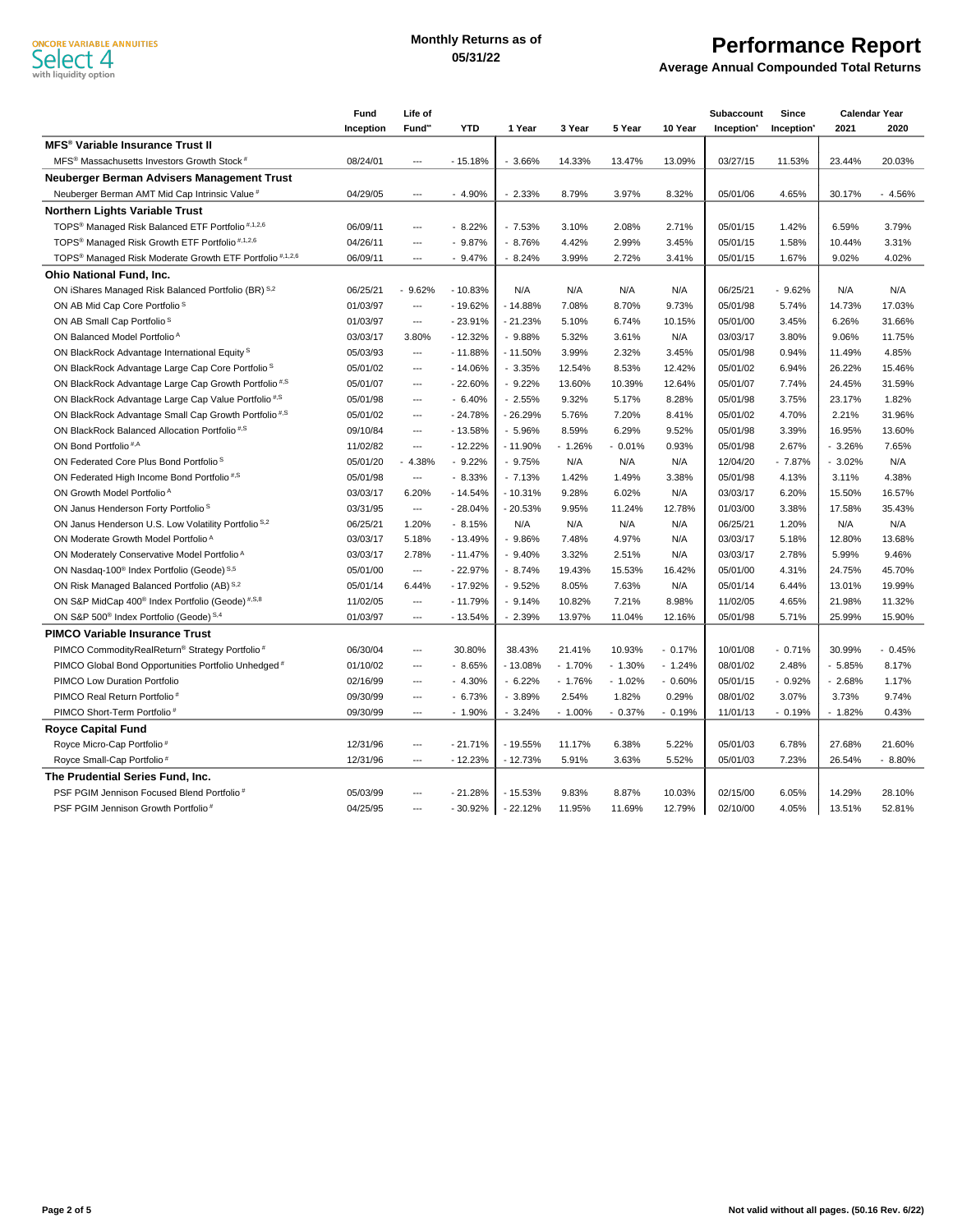## **Performance Report**

**Average Annual Compounded Total Returns**

### **Monthly and Quarterly Standardized**

**Includes surrender charges (contingent deferred sales charges).**

|                                                                 | Fund      | Life of                  |           |           | <b>Monthly</b>          |           |                                   | <b>Subaccount</b> | Since     | Quarterly as of |          |          |                                   |
|-----------------------------------------------------------------|-----------|--------------------------|-----------|-----------|-------------------------|-----------|-----------------------------------|-------------------|-----------|-----------------|----------|----------|-----------------------------------|
|                                                                 | Inception | Fund <sup>"</sup>        | YTD       | 1 Year    | 3 Year                  | 5 Year    | 10 Year                           | Inception         | Inception | 1 Year          | 5 Year   | 10 Year  | Inception                         |
| AB Variable Products Series Fund, Inc.                          |           |                          |           |           |                         |           |                                   |                   |           |                 |          |          |                                   |
| AB VPS Global Risk Allocation-Moderate Portfolio <sup>#,2</sup> | 04/27/15  | 1.71%                    | $-17.42%$ | - 13.33%  | 0.89%                   | 2.42%     | N/A                               | 05/01/15          | 1.80%     | 5.18%           | 3.83%    | N/A      | 2.59%                             |
| AB VPS Growth and Income Portfolio                              | 06/01/99  | $\hspace{0.05cm} \ldots$ | $-11.43%$ | $-7.12%$  | 9.97%                   | 9.03%     | 10.75%                            | 05/02/16          | 9.48%     | 3.61%           | 9.79%    | 10.22%   | 10.29%                            |
| AB VPS Small Cap Growth Portfolio                               | 08/10/00  | $\overline{a}$           | - 41.69%  | 37.88%    | 4.22%                   | 10.12%    | 10.58%                            | 05/02/16          | 12.27%    | 24.90%          | 14.88%   | 11.54%   | 16.10%                            |
| <b>BNY Mellon Variable Investment Fund</b>                      |           |                          |           |           |                         |           |                                   |                   |           |                 |          |          |                                   |
| BNY Mellon Appreciation Portfolio <sup>#</sup>                  | 12/29/00  | $\overline{\phantom{a}}$ | $-23.55%$ | - 12.14%  | 13.02%                  | 11.47%    | 10.27%                            | 05/01/03          | 7.70%     | 2.84%           | 14.33%   | 10.37%   | 8.25%                             |
| <b>Federated Hermes Insurance Series</b>                        |           |                          |           |           |                         |           |                                   |                   |           |                 |          |          |                                   |
| Federated Hermes Kaufmann Fund II <sup>*</sup>                  | 05/01/03  | $\overline{a}$           | $-37.05%$ |           | 35.08% - 1.79%          | 6.00%     | 9.90%                             | 05/01/08          | 5.69%     | 19.48%          | 10.42%   | 10.78%   | 7.09%                             |
| Fidelity® Variable Insurance Products                           |           |                          |           |           |                         |           |                                   |                   |           |                 |          |          |                                   |
| Fidelity VIP Contrafund Portfolio <sup>#,1</sup>                | 01/03/95  | $---$                    | $-28.66%$ | - 16.00%  | 11.90%                  | 10.17%    | 11.38%                            | 05/01/00          | 6.26%     | 3.60%           | 13.78%   | 11.93%   | 6.95%                             |
| Fidelity VIP Equity-Income Portfolio <sup>#,1</sup>             | 10/09/86  | $\overline{\phantom{a}}$ | $-11.97%$ | $-7.23%$  | 10.53%                  | 8.25%     | 9.72%                             | 10/01/03          | 6.38%     | 3.78%           | 8.92%    | 9.34%    | 6.63%                             |
| Fidelity VIP Growth Portfolio <sup>#,1</sup>                    | 10/09/86  | $\overline{\phantom{a}}$ | $-26.26%$ | - 16.72%  | 15.85%                  | 14.61%    | 14.32%                            | 05/01/00          | 4.71%     | 2.12%           | 19.38%   | 14.98%   | 5.39%                             |
| Fidelity VIP Mid Cap Portfolio <sup>#,1</sup>                   | 12/31/98  | $\hspace{0.05cm} \ldots$ | $-21.08%$ | - 16.03%  | 9.53%                   | 7.00%     | 9.29%                             | 05/01/00          | 7.86%     | 3.20%           | 8.83%    | 9.16%    | 8.31%                             |
| Fidelity VIP Real Estate Portfolio <sup>#</sup>                 | 11/06/02  | $\hspace{0.05cm} \ldots$ | $-22.01%$ | 8.61%     | 2.24%                   | 3.95%     | 5.94%                             | 05/01/08          | 4.57%     | 10.90%          | 5.65%    | 6.57%    | 5.27%                             |
| Fidelity VIP Target Volatility Portfolio <sup>#,2</sup>         | 02/13/13  | 4.64%                    | $-19.13%$ | - 15.92%  | 2.70%                   | 3.64%     | N/A                               | 02/20/13          | 4.70%     | 6.36%           | 5.32%    | N/A      | 5.41%                             |
| Fidelity® VIP Government Money Market Portfolio#,7              | 07/07/00  | ---                      | $-7.91%$  | 8.94%     | $-3.22%$                | $-0.87\%$ | 1.09%<br>$\overline{\phantom{a}}$ | 02/29/16          | $-0.93%$  | 8.97%           | $-0.86%$ | $-1.10%$ | 0.92%<br>$\overline{\phantom{a}}$ |
| (7-Day Current Yield was -1.32%)                                |           |                          |           |           |                         |           |                                   |                   |           |                 |          |          |                                   |
| <b>Franklin Templeton Variable Insurance Products</b>           |           |                          |           |           |                         |           |                                   |                   |           |                 |          |          |                                   |
| Franklin Allocation VIP Fund <sup>#</sup>                       | 02/29/08  | $\hspace{0.05cm} \ldots$ | $-19.62%$ | - 15.70%  | 3.28%                   | 2.86%     | 5.87%                             | 05/01/08          | 3.24%     | 6.17%           | 4.36%    | 5.63%    | 3.71%                             |
| Franklin DynaTech VIP Fund <sup>#,1</sup>                       | 03/01/05  | ---                      | $-39.55%$ | 32.83%    | 5.36%                   | 9.12%     | 9.87%                             | 05/01/08          | 6.78%     | - 12.22%        | 14.91%   | 10.96%   | 8.38%                             |
| Franklin Income VIP Fund <sup>#,1</sup>                         | 01/06/99  | $---$                    | $-9.39%$  | $-5.39%$  | 4.37%                   | 4.23%     | 5.28%                             | 05/01/08          | 4.04%     | 1.73%           | 5.12%    | 5.26%    | 4.32%                             |
| Franklin VolSmart Allocation VIP Fund <sup>2</sup>              | 04/01/13  | 4.27%                    | $-17.94%$ | - 10.70%  | 7.19%                   | 6.03%     | N/A                               | 05/01/15          | 4.58%     | - 1.97%         | 7.59%    | N/A      | 5.41%                             |
| Templeton Foreign VIP Fund <sup>#,1</sup>                       | 05/01/97  | $\overline{\phantom{a}}$ | $-10.47%$ | - 19.02%  | 0.19%                   | $-1.56%$  | 2.53%                             | 05/01/08          | $-0.31%$  | - 13.92%        | $-0.69%$ | 1.14%    | $-0.22%$                          |
| Goldman Sachs Variable Insurance Trust                          |           |                          |           |           |                         |           |                                   |                   |           |                 |          |          |                                   |
| Goldman Sachs Large Cap Value Fund <sup>#,1</sup>               | 01/12/98  | $\hspace{0.05cm} \ldots$ | $-13.56%$ | $-7.74%$  | 8.44%                   | 6.50%     | 9.02%                             | 05/01/08          | 4.54%     | 4.06%           | 7.32%    | 8.63%    | 5.01%                             |
| Goldman Sachs Strategic Growth Fund <sup>#,1</sup>              | 04/30/98  | $\overline{\phantom{a}}$ | $-34.61%$ | 23.44%    | 10.56%                  | 11.14%    | 12.42%                            | 05/01/08          | 8.42%     | 0.95%           | 16.88%   | 13.77%   | 10.06%                            |
| Goldman Sachs Trend Driven Allocation Fund <sup>#,2</sup>       | 04/16/12  | $\hspace{0.05cm} \ldots$ | $-18.99%$ | - 13.96%  | 1.53%                   | 2.45%     | 3.15%                             | 05/01/12          | 2.90%     | - 4.94%         | 3.99%    | N/A      | 3.54%                             |
| Goldman Sachs U.S. Equity Insights Fund <sup>#,1</sup>          | 02/13/98  | ---                      | $-22.09%$ | - 11.92%  | 11.16%                  | 9.53%     | 12.02%                            | 05/01/08          | 7.74%     | 5.60%           | 12.25%   | 12.17%   | 8.61%                             |
| Invesco Variable Insurance Funds                                |           |                          |           |           |                         |           |                                   |                   |           |                 |          |          |                                   |
| Invesco V.I. Balanced-Risk Allocation Fund <sup>#,2</sup>       | 01/23/09  | ---                      | $-12.78%$ | - 11.51%  | 3.51%                   | 3.50%     | 3.48%                             | 01/03/12          | 3.57%     | 2.58%           | 4.51%    | 3.61%    | 3.98%                             |
| Invesco V.I. EQV International Equity Fund <sup>#</sup>         | 09/19/01  | $\overline{\phantom{a}}$ | $-22.64%$ | 25.12%    | 2.03%                   | 2.05%     | 4.59%                             | 05/01/06          | 2.60%     | - 17.23%        | 4.05%    | 3.96%    | 2.94%                             |
| <b>Ivy Variable Insurance Portfolios</b>                        |           |                          |           |           |                         |           |                                   |                   |           |                 |          |          |                                   |
| Delaware Ivy VIP Asset Strategy <sup>#</sup>                    | 05/01/95  | $\overline{\phantom{a}}$ | $-19.30%$ | - 17.08%  | 4.23%                   | 5.33%     | 4.59%                             | 10/01/08          | 4.38%     | 6.16%           | 6.92%    | 4.29%    | 4.89%                             |
| Delaware Ivy VIP Natural Resources <sup>#</sup>                 | 04/28/05  | $\hspace{0.05cm} \ldots$ | 17.26%    | 20.34%    | 11.42%                  | 3.86%     | 0.48%                             | 10/01/08          | $-0.99%$  | 30.44%          | 2.22%    | $-1.17%$ | $-1.14%$                          |
| Delaware Ivy VIP Science and Technology <sup>#</sup>            | 04/04/97  | ---                      | $-31.30%$ | $-25.55%$ | 10.52%                  | 12.08%    | 13.18%                            | 10/01/08          | 11.91%    | - 8.97%         | 16.76%   | 14.20%   | 13.38%                            |
| <b>Janus Aspen Series</b>                                       |           |                          |           |           |                         |           |                                   |                   |           |                 |          |          |                                   |
| Janus Henderson Balanced Portfolio <sup>#,1</sup>               | 09/13/93  | $\hspace{0.05cm} \ldots$ | $-20.88%$ | - 12.58%  | 6.03%                   | 7.47%     | 7.84%                             | 05/01/00          | 5.18%     | 1.27%           | 9.68%    | 8.12%    | 5.58%                             |
| Janus Henderson Flexible Bond Portfolio                         | 12/31/99  | $\overline{\phantom{a}}$ | $-17.44%$ | - 17.44%  | $-2.60%$                | $-0.28%$  | 0.39%                             | 05/01/15          | $-0.14%$  | - 13.02%        | 0.73%    | 0.96%    | 0.40%                             |
| Janus Henderson Global Research Portfolio <sup>#,1</sup>        | 09/13/93  | $\hspace{0.05cm} \ldots$ | $-22.34%$ | $-17.31%$ | 8.47%                   | 7.98%     | 9.82%                             | 05/01/00          | 1.29%     | 2.77%           | 11.00%   | 9.22%    | 1.69%                             |
| Janus Henderson Overseas Portfolio <sup>#,1</sup>               | 05/02/94  | ---                      | $-14.72%$ | - 16.59%  | 10.29%                  | 6.04%     | 3.82%                             | 05/01/00          | 2.04%     | 5.18%           | 8.09%    | 2.13%    | 2.21%                             |
| Janus Henderson Research Portfolio#                             | 09/13/93  | $\overline{\phantom{a}}$ | $-31.48%$ | 22.20%    | 9.03%                   | 10.06%    | 11.45%                            | 05/01/00          | 3.05%     | - 2.11%         | 14.85%   | 12.36%   | 3.83%                             |
| JPMorgan Insurance Trust                                        |           |                          |           |           |                         |           |                                   |                   |           |                 |          |          |                                   |
| JPMorgan Insurance Trust Mid Cap Value Portfolio #              | 09/28/01  |                          | 11.52%    | 8.81%     | 9.13%                   | 6.98%     | 10.05%                            | 11/01/01          | 8.97%     | 2.33%           | 7.75%    | 9.98%    | 9.21%                             |
| JPMorgan Insurance Trust Small Cap Core Portfolio#              | 01/03/95  | $\hspace{0.05cm} \ldots$ | $-22.90%$ | 22.89%    | 7.23%                   | 6.00%     | 10.07%                            | 05/01/98          | 5.18%     | - 11.98%        | 7.72%    | 10.00%   | 5.61%                             |
| Lazard Retirement Series, Inc.                                  |           |                          |           |           |                         |           |                                   |                   |           |                 |          |          |                                   |
| Lazard Retirement Emerging Markets Equity#                      | 11/04/97  | $\hspace{0.05cm} \ldots$ | $-14.17%$ | - 21.38%  | $-0.36%$                | $-0.59%$  | 1.19%                             | 07/01/99          | 5.16%     | $-12.48%$       | 0.37%    | 0.02%    | 5.31%                             |
| Lazard Retirement Global Dynamic Multi-Asset <sup>2</sup>       | 04/30/12  | $\overline{\phantom{a}}$ | $-21.13%$ | - 16.63%  | 0.97%<br>$\blacksquare$ | 1.72%     | 4.33%                             | 05/01/12          | 3.99%     | 6.05%           | 3.82%    | N/A      | 4.78%                             |
| Lazard Retirement International Equity Portfolio#               | 09/01/98  | $\hspace{0.05cm} \ldots$ | $-18.04%$ | $-20.91%$ | 0.86%                   | 1.38%     | 4.54%                             | 05/02/05          | 3.14%     | $-11.98%$       | 3.45%    | 3.59%    | 3.41%                             |
| Lazard Retirement U.S. Small-Mid Cap Equity #                   | 11/04/97  | $\hspace{0.05cm} \ldots$ | $-18.79%$ | - 18.97%  | 6.15%                   | 5.63%     | 8.43%                             | 07/01/99          | 6.44%     | - 7.57%         | 7.20%    | 8.32%    | 6.80%                             |
| Legg Mason Partners Variable Equity Trust                       |           |                          |           |           |                         |           |                                   |                   |           |                 |          |          |                                   |
|                                                                 |           | ---                      |           |           | 9.46%                   |           |                                   |                   |           |                 | 9.25%    |          |                                   |
| Legg Mason ClearBridge Large Cap Value Portfolio#               | 02/17/98  |                          | $-14.15%$ | 9.58%     |                         | 8.16%     | 10.08%                            | 05/01/98          | 5.73%     | 4.34%           |          | 9.89%    | 6.00%                             |
| Legg Mason ClearBridge Variable Dividend Strategy <sup>#</sup>  | 04/27/07  | $\hspace{0.05cm} \ldots$ | $-12.82%$ | - 2.21%   | 11.51%                  | 10.55%    | 11.12%                            | 04/27/07          | 6.85%     | 9.86%           | 12.08%   | 11.05%   | 7.22%                             |
| Legg Mason Partners Variable Income Trust                       |           |                          |           |           |                         |           |                                   |                   |           |                 |          |          |                                   |
| Legg Mason Western Asset Core Plus VIT Portfolio                | 05/01/15  | $-0.23%$                 | $-20.05%$ | 20.63%    | $-4.03%$                | $-0.78%$  | N/A                               | 05/01/15          | $-0.23%$  | - 14.95%        | 0.32%    | N/A      | 0.42%                             |
| Morgan Stanley Variable Insurance Fund, Inc.                    |           |                          |           |           |                         |           |                                   |                   |           |                 |          |          |                                   |
| Morgan Stanley VIF Growth Portfolio#                            | 05/05/03  | ---                      | $-60.29%$ | 61.06%    | 0.67%                   | 8.28%     | 12.55%                            | 05/01/06          | 9.03%     | 34.23%          | 20.47%   | 16.13%   | 12.13%                            |
| Morgan Stanley VIF U.S. Real Estate Portfolio#                  | 11/05/02  | $\hspace{0.05cm} \ldots$ | $-22.62%$ | 9.45%     | $-2.40%$                | 1.07%     | 3.74%                             | 05/01/03          | 6.81%     | 17.22%          | 3.10%    | 4.86%    | 7.60%                             |
| MFS <sup>®</sup> Variable Insurance Trust                       |           |                          |           |           |                         |           |                                   |                   |           |                 |          |          |                                   |
| MFS Mid Cap Growth Series <sup>#</sup>                          | 05/01/00  | $\hspace{0.05cm} \ldots$ | $-33.46%$ | - 24.29%  | 6.03%                   | 10.36%    | 12.11%                            | 11/01/01          | 4.92%     | - 10.41%        | 14.69%   | 12.63%   | 5.61%                             |
| MFS New Discovery Series <sup>#</sup>                           | 05/01/00  | $\hspace{0.05cm} \ldots$ | -33.76%   | 36.64%    | 5.44%                   | 9.89%     | 10.00%                            | 11/01/01          | 6.83%     | 24.58%          | 13.44%   | 10.42%   | 7.53%                             |
| MFS Total Return Series <sup>#</sup>                            | 05/01/00  | ---                      | $-15.71%$ | $-13.18%$ | 5.12%                   | 4.96%     | 6.46%                             | 11/01/01          | 4.60%     | $-5.11%$        | 6.02%    | 6.37%    | 4.83%                             |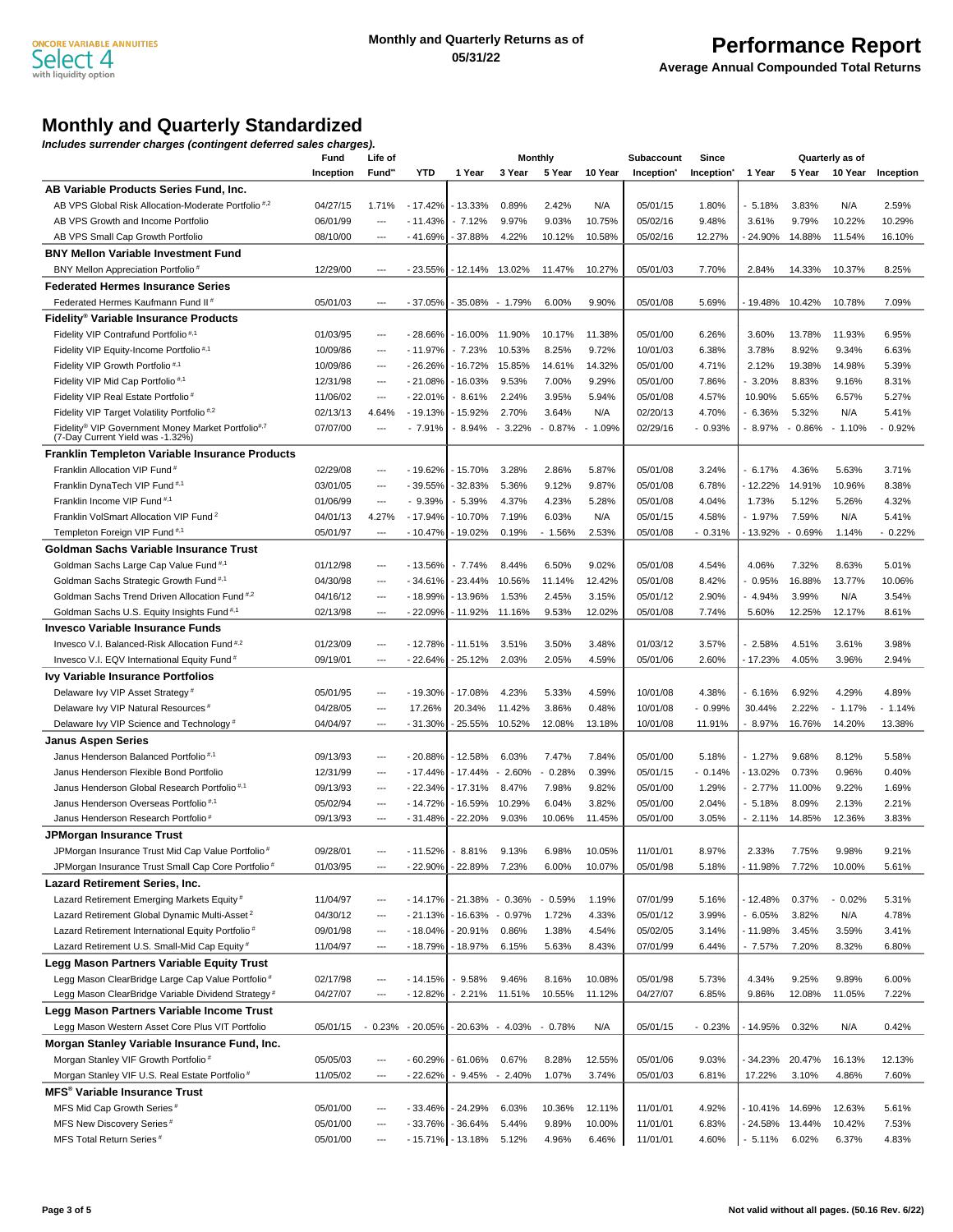#### **Monthly and Quarterly Returns as of 05/31/22**

## **Performance Report**

**Average Annual Compounded Total Returns**

|                                                                                 | Fund      | Life of                  |            | <b>Monthly</b> |          |          | Subaccount                        | Since                  | Quarterly as of |          |          |                |           |
|---------------------------------------------------------------------------------|-----------|--------------------------|------------|----------------|----------|----------|-----------------------------------|------------------------|-----------------|----------|----------|----------------|-----------|
|                                                                                 | Inception | Fund <sup>*</sup>        | <b>YTD</b> | 1 Year         | 3 Year   | 5 Year   | 10 Year                           | Inception <sup>'</sup> | Inception       | 1 Year   |          | 5 Year 10 Year | Inception |
| <b>MFS<sup>®</sup> Variable Insurance Trust II</b>                              |           |                          |            |                |          |          |                                   |                        |                 |          |          |                |           |
| MFS <sup>®</sup> Massachusetts Investors Growth Stock <sup>#</sup>              | 08/24/01  | $\overline{\phantom{a}}$ | $-22.51%$  | - 10.89%       | 13.01%   | 13.47%   | 13.09%                            | 03/27/15               | 11.53%          | 3.39%    | 16.55%   | 12.95%         | 13.14%    |
| Neuberger Berman Advisers Management Trust                                      |           |                          |            |                |          |          |                                   |                        |                 |          |          |                |           |
| Neuberger Berman AMT Mid Cap Intrinsic Value <sup>#</sup>                       | 04/29/05  | $\overline{\phantom{a}}$ | $-12.14%$  | $-9.55%$       | 7.29%    | 3.97%    | 8.32%                             | 05/01/06               | 4.65%           | 3.82%    | 5.15%    | 7.90%          | 5.00%     |
| <b>Northern Lights Variable Trust</b>                                           |           |                          |            |                |          |          |                                   |                        |                 |          |          |                |           |
| TOPS <sup>®</sup> Managed Risk Balanced ETF Portfolio <sup>#,1,2,6</sup>        | 06/09/11  | ---                      | $-15.49%$  | $-14.79%$      | 1.40%    | 2.08%    | 2.71%                             | 05/01/15               | 1.42%           | 8.07%    | 3.03%    | 2.68%          | 1.98%     |
| TOPS® Managed Risk Growth ETF Portfolio #,1,2,6                                 | 04/26/11  | $\overline{\phantom{a}}$ | $-17.15%$  | $-16.03%$      | 2.77%    | 2.99%    | 3.45%                             | 05/01/15               | 1.58%           | 7.38%    | 4.22%    | 3.23%          | 2.26%     |
| TOPS <sup>®</sup> Managed Risk Moderate Growth ETF Portfolio <sup>#,1,2,6</sup> | 06/09/11  | ---                      | $-16.75%$  | - 15.50%       | 2.33%    | 2.72%    | 3.41%                             | 05/01/15               | 1.67%           | 7.47%    | 3.90%    | 3.26%          | 2.34%     |
| <b>Ohio National Fund, Inc.</b>                                                 |           |                          |            |                |          |          |                                   |                        |                 |          |          |                |           |
| ON iShares Managed Risk Balanced Portfolio (BR) S,2                             | 06/25/21  | $-16.89%$                | $-18.11%$  | N/A            | N/A      | N/A      | N/A                               | 06/25/21               | - 16.89%        | N/A      | N/A      | N/A            | $-11.75%$ |
| ON AB Mid Cap Core Portfolio <sup>S</sup>                                       | 01/03/97  | ---                      | $-26.98%$  | 22.20%         | 5.53%    | 8.70%    | 9.73%                             | 05/01/98               | 5.74%           | 9.01%    | 12.16%   | 10.13%         | 6.26%     |
| ON AB Small Cap Portfolio <sup>S</sup>                                          | 01/03/97  | ---                      | $-31.30%$  | 28.60%         | 3.47%    | 6.74%    | 10.15%                            | 05/01/00               | 3.45%           | 16.94%   | 10.00%   | 10.89%         | 4.05%     |
| ON Balanced Model Portfolio <sup>A</sup>                                        | 03/03/17  | 3.80%                    | $-19.62%$  | $-17.16%$      | 3.71%    | 3.61%    | N/A                               | 03/03/17               | 3.80%           | $-7.56%$ | 5.24%    | N/A            | 5.20%     |
| ON BlackRock Advantage International Equity <sup>S</sup>                        | 05/03/93  | $\overline{a}$           | $-19.18%$  | - 18.79%       | 2.33%    | 2.32%    | 3.45%                             | 05/01/98               | 0.94%           | 7.86%    | 4.59%    | 2.62%          | 1.13%     |
| ON BlackRock Advantage Large Cap Core Portfolio <sup>S</sup>                    | 05/01/02  | $\overline{\phantom{a}}$ | $-21.38%$  | - 10.58%       | 11.17%   | 8.53%    | 12.42%                            | 05/01/02               | 6.94%           | 5.15%    | 11.08%   | 11.90%         | 7.47%     |
| ON BlackRock Advantage Large Cap Growth Portfolio #,S                           | 05/01/07  | $\overline{\phantom{a}}$ | $-29.98%$  | $-16.50%$      | 12.27%   | 10.39%   | 12.64%                            | 05/01/07               | 7.74%           | 2.83%    | 14.59%   | 12.97%         | 8.85%     |
| ON BlackRock Advantage Large Cap Value Portfolio <sup>#,S</sup>                 | 05/01/98  | ---                      | $-13.65%$  | 9.77%          | 7.85%    | 5.17%    | 8.28%                             | 05/01/98               | 3.75%           | 1.63%    | 6.77%    | 8.53%          | 3.94%     |
| ON BlackRock Advantage Small Cap Growth Portfolio <sup>#,S</sup>                | 05/01/02  | ---                      | $-32.17%$  | 33.70%         | 4.16%    | 7.20%    | 8.41%                             | 05/01/02               | 4.70%           | 21.44%   | 10.58%   | 8.42%          | 5.54%     |
| ON BlackRock Balanced Allocation Portfolio <sup>#,S</sup>                       | 09/10/84  | ---                      | $-20.89%$  | - 13.20%       | 7.09%    | 6.29%    | 9.52%                             | 05/01/98               | 3.39%           | 0.45%    | 8.52%    | 9.30%          | 3.74%     |
| ON Bond Portfolio <sup>#,A</sup>                                                | 11/02/82  | $\overline{\phantom{a}}$ | $-19.52%$  | - 19.20%       | $-3.15%$ | 0.01%    | 0.93%                             | 05/01/98               | 2.67%           | 13.42%   | 1.31%    | 1.54%          | 2.90%     |
| ON Federated Core Plus Bond Portfolio <sup>S</sup>                              | 05/01/20  | 7.18%                    | $-16.49%$  | $-17.03%$      | N/A      | N/A      | N/A                               | 12/04/20               | - 12.39%        | 12.83%   | N/A      | N/A            | $-11.23%$ |
| ON Federated High Income Bond Portfolio <sup>#,S</sup>                          | 05/01/98  | $\overline{\phantom{a}}$ | $-15.59%$  | - 14.38%       | $-0.35%$ | 1.49%    | 3.38%                             | 05/01/98               | 4.13%           | 9.67%    | 2.67%    | 3.75%          | 4.33%     |
| ON Growth Model Portfolio <sup>A</sup>                                          | 03/03/17  | 6.20%                    | $-21.86%$  | - 17.59%       | 7.81%    | 6.02%    | N/A                               | 03/03/17               | 6.20%           | 4.81%    | 8.21%    | N/A            | 8.12%     |
| ON Janus Henderson Forty Portfolio <sup>S</sup>                                 | 03/31/95  | $\overline{\phantom{a}}$ | $-35.46%$  | 27.89%         | 8.50%    | 11.24%   | 12.78%                            | 01/03/00               | 3.38%           | 5.19%    | 17.05%   | 14.25%         | 4.29%     |
| ON Janus Henderson U.S. Low Volatility Portfolio S,2                            | 06/25/21  | 5.99%                    | $-15.41%$  | N/A            | N/A      | N/A      | N/A                               | 06/25/21               | $-5.99%$        | N/A      | N/A      | N/A            | 0.28%     |
| ON Moderate Growth Model Portfolio <sup>A</sup>                                 | 03/03/17  | 5.18%                    | $-20.79%$  | - 17.13%       | 5.94%    | 4.97%    | N/A                               | 03/03/17               | 5.18%           | 5.70%    | 6.93%    | N/A            | 6.86%     |
| ON Moderately Conservative Model Portfolio A                                    | 03/03/17  | 2.78%                    | $-18.76%$  | - 16.67%       | 1.63%    | 2.51%    | N/A                               | 03/03/17               | 2.78%           | 8.68%    | 3.99%    | N/A            | 3.97%     |
| ON Nasdaq-100 <sup>®</sup> Index Portfolio (Geode) S,5                          | 05/01/00  | ---                      | $-30.35%$  | - 16.01%       | 18.25%   | 15.53%   | 16.42%                            | 05/01/00               | 4.31%           | 4.55%    | 20.82%   | 17.28%         | 5.11%     |
| ON Risk Managed Balanced Portfolio (AB) S,2                                     | 05/01/14  | 6.44%                    | $-25.26%$  | - 16.80%       | 6.53%    | 7.63%    | N/A                               | 05/01/14               | 6.44%           | 4.25%    | 10.14%   | N/A            | 7.70%     |
| ON S&P MidCap 400 <sup>®</sup> Index Portfolio (Geode) #,S,8                    | 11/02/05  | ---                      | $-19.09%$  | - 16.42%       | 9.39%    | 7.21%    | 8.98%                             | 11/02/05               | 4.65%           | 4.88%    | 8.72%    | 8.96%          | 5.14%     |
| ON S&P 500 <sup>®</sup> Index Portfolio (Geode) S,4                             | 01/03/97  | $\overline{\phantom{a}}$ | $-20.85%$  | 9.61%          | 12.64%   | 11.04%   | 12.16%                            | 05/01/98               | 5.71%           | 6.08%    | 13.60%   | 12.40%         | 6.16%     |
| <b>PIMCO Variable Insurance Trust</b>                                           |           |                          |            |                |          |          |                                   |                        |                 |          |          |                |           |
| PIMCO CommodityRealReturn® Strategy Portfolio#                                  | 06/30/04  | $\overline{\phantom{a}}$ | 23.85%     | 31.54%         | 20.29%   | 10.93%   | $-0.17%$                          | 10/01/08               | $-0.71%$        | 43.15%   | 8.96%    | $-1.54%$       | $-1.13%$  |
| PIMCO Global Bond Opportunities Portfolio Unhedged <sup>#</sup>                 | 01/10/02  | ---                      | $-15.92%$  | 20.38%         | $-3.61%$ | $-1.30%$ | 1.24%<br>$\blacksquare$           | 08/01/02               | 2.48%           | 14.50%   | 0.07%    | $-0.47%$       | 2.73%     |
| PIMCO Low Duration Portfolio                                                    | 02/16/99  | ---                      | $-11.53%$  | - 13.47%       | $-3.68%$ | $-1.02%$ | 0.60%<br>$\overline{\phantom{a}}$ | 05/01/15               | $-0.92%$        | 13.02%   | $-0.89%$ | $-0.47%$       | $-0.87%$  |
| PIMCO Real Return Portfolio <sup>#</sup>                                        | 09/30/99  | ---                      | $-13.98%$  | $-11.12%$      | 0.81%    | 1.82%    | 0.29%                             | 08/01/02               | 3.07%           | 5.12%    | 2.57%    | 1.03%          | 3.28%     |
| PIMCO Short-Term Portfolio <sup>#</sup>                                         | 09/30/99  | ---                      | $-9.11%$   | 10.46%         | $-2.88%$ | $-0.37%$ | 0.19%                             | 11/01/13               | $-0.19%$        | 10.41%   | $-0.30%$ | $-0.16%$       | $-0.16%$  |
| <b>Royce Capital Fund</b>                                                       |           |                          |            |                |          |          |                                   |                        |                 |          |          |                |           |
| Royce Micro-Cap Portfolio <sup>#</sup>                                          | 12/31/96  | $\overline{\phantom{a}}$ | $-29.08%$  | $-26.91%$      | 9.75%    | 6.38%    | 5.22%                             | 05/01/03               | 6.78%           | 12.15%   | 8.34%    | 4.96%          | 7.45%     |
| Royce Small-Cap Portfolio <sup>#</sup>                                          | 12/31/96  | $\overline{\phantom{a}}$ | $-19.53%$  | 20.03%         | 4.31%    | 3.63%    | 5.52%                             | 05/01/03               | 7.23%           | 12.16%   | 3.02%    | 4.75%          | 7.46%     |
| The Prudential Series Fund, Inc.                                                |           |                          |            |                |          |          |                                   |                        |                 |          |          |                |           |
| PSF PGIM Jennison Focused Blend Portfolio#                                      | 05/03/99  | ---                      | $-28.65%$  | 22.85%         | 8.37%    | 8.87%    | 10.03%                            | 02/15/00               | 6.05%           | 6.71%    | 13.09%   | 10.24%         | 6.76%     |
| PSF PGIM Jennison Growth Portfolio <sup>#</sup>                                 | 04/25/95  | ---                      | $-38.37%$  | $-29.50\%$     | 10.56%   | 11.69%   | 12.79%                            | 02/10/00               | 4.05%           | 6.15%    | 18.04%   | 14.22%         | 5.10%     |